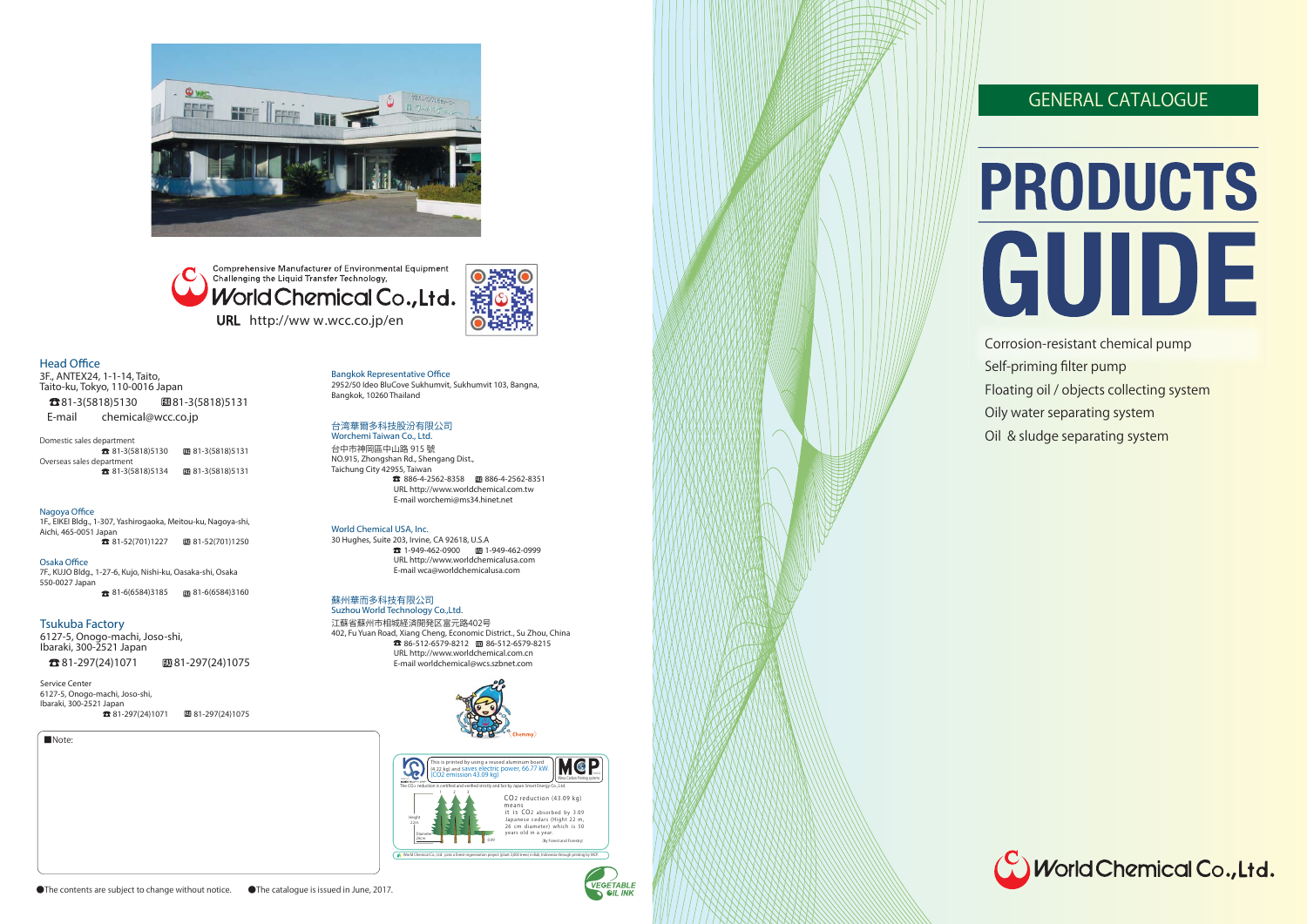|      |                          |     | Bore(mm) |               |               | Max. performance: THD (m) Capacity (L/min) *S.G.1.0 | Output        |      |
|------|--------------------------|-----|----------|---------------|---------------|-----------------------------------------------------|---------------|------|
| Type | Model                    | Suc | Dis      | 50Hz          |               | 60Hz                                                |               | (kW) |
|      |                          |     |          | Impeller (mm) | Max. spec.    | Impeller (mm)                                       | Max. spec.    |      |
|      | YD-4005GT3               |     |          | 160           | $34.2 - 520$  | 130                                                 | $31.9 - 510$  | 3.7  |
|      | YD-4007GT3               | 50  | 40       | 169           | $38.5 - 550$  | 155                                                 | $47 - 610$    | 5.5  |
|      | YD-4010GT3               |     |          |               |               | 169                                                 | $56.7 - 660$  | 7.5  |
|      | YD-5005GT3               |     |          | 145           | $24.5 - 800$  | 120                                                 | $25.4 - 790$  | 3.7  |
|      | YD-5007GT3               | 65  | 50       | 169           | $37.1 - 920$  | 140                                                 | $36.4 - 930$  | 5.5  |
|      | YD-5010GT3               |     |          |               |               | 155                                                 | $45.6 - 1020$ | 7.5  |
|      | YD-4107GT3<br>YD-4110GT3 |     | 40       | 165           | $38.2 - 480$  | 140                                                 | $38.6 - 490$  | 5.5  |
|      |                          | 50  |          | 190           | $52.1 - 550$  | 155                                                 | $48.7 - 540$  | 7.5  |
|      | YD-4115GT3               |     |          | 210           | $64.5 - 610$  | 175                                                 | $64.3 - 620$  | 11   |
|      | YD-4120GT3               |     |          |               |               | 200                                                 | $85.6 - 700$  | 15   |
|      | YD-4125GT3               |     |          |               |               | 210                                                 | $94.6 - 740$  | 18.5 |
|      | YD-5107GT3               |     | 50       | 155           | $32 - 590$    | 140                                                 | $36.8 - 500$  | 5.5  |
| GT   | YD-5110GT3               |     |          | 175           | $42.5 - 780$  | 145                                                 | $40.4 - 780$  | 7.5  |
|      | YD-5115GT3               | 65  |          | 200           | $57.6 - 880$  | 165                                                 | $54.6 - 880$  | 11   |
|      | YD-5120GT3               |     |          | 210           | $62.8 - 930$  | 185                                                 | $71.2 - 990$  | 15   |
|      | YD-5125GT3               |     |          |               |               | 195                                                 | 79.5 - 1040   | 18.5 |
|      | YD-6507GT3               |     |          | 155           | $30 - 1100$   | 140                                                 | $35.4 - 860$  | 5.5  |
|      | YD-6510GT3               |     |          | 170           | $36.8 - 1210$ | 145                                                 | $38.5 - 1240$ | 7.5  |
|      | YD-6515GT3               | 80  | 65       |               |               | 165                                                 | $50.6 - 1420$ | 11   |
|      | YD-6520GT3               |     |          | 178           | $43 - 1270$   | 175                                                 | $59.5 - 1500$ | 15   |
|      | YD-6525GT3               |     |          |               |               | 178                                                 | $63.3 - 1530$ | 18.5 |
|      | YD-10015GT3              |     |          | 230           | $18 - 4310$   | 210                                                 | $21.5 - 2720$ | 11   |
|      | YD-10020GT3              | 150 |          | 260           | $23.9 - 4750$ | 210                                                 | $21.5 - 4600$ | 15   |
|      | YD-10025GT3              |     | 100      |               |               | 230                                                 | $26.5 - 5030$ | 18.5 |
|      | YD-10030GT3              |     |          | 267           | $25.1 - 4870$ | 250                                                 | $32.2 - 5340$ | 22   |
|      | YD-10040GT3              |     |          |               |               | 267                                                 | $36.8 - 5840$ | 30   |



## **CORROSION RESISTANT CHEMICAL PUMP SERIES**

- **The motor is high efficient and low power consumption.**
- **Single phase 200V (50/60Hz in common) ● Easy wiring for a terminal box**
- **on the motor.**
- **Small and light design.**
- **Fluoro-rubber O-ring (FKM) as standard.**

#### **Electric power saving.**





- **Double capsule structure impeller is adopted to resist corrosion and prevent penetration.**
- **The casing is made of ductile cast iron lined by natural ETFE.**
- **Easy and safe maintenance for back pull out system.**

**Magnet drive pump**

**Small, light & durable. Good cost-performance.**

- **Good radiation/insulation PTFE bearing.**
- **High head type is available.**
- **The original motor incorporated a thermal protector is**
- **used.**



**● Easy wiring for a terminal box on the motor.** 

**For chemical plant/process**

**Used for liquid with slurry / sludge in a process line or utility.**

**● Resistant to slurry/sludge for the unique impeller wearing structure. ● The unique thrust balance structure leads to high efficiency and** 

 **power saving.**

**● Realize low NPSHr for the full open casing structure.**

#### **Magnet drive pump**





#### **For FPD process waste liquid, earthquake countermeasures**

**Well resistant ETFE pump. Available for strong acid and alkali.**

**Self-priming magnet pump SUPERMAG**



**Patents award**



**Patents award**

#### **For hoop plating,small washing equipment**

**High efficiency, energy saving, low noise & vibration. Possible to install at the place which is highly humid & dusty to adopt a totally enclosed motor.**

### **Magnet drive pump CHEMIFREEYD-300GS**

|      | Model      | Bore(mm) |     | Std. performance: THD (m) Capacity (L/min) |           | Output              |           |     |          |
|------|------------|----------|-----|--------------------------------------------|-----------|---------------------|-----------|-----|----------|
| Type |            | Suc      | Dis | 50Hz                                       |           | 60Hz                | (W)       |     |          |
|      |            |          |     | Std.<br>performance                        | Std. S.G. | Std.<br>performance | Std. S.G. |     | 50Hz60Hz |
|      | YD-3320GS1 | 16       | 16  | $2 - 30$                                   | 1.3       | $3 - 34$            | 1.3       | 35  | 45       |
|      | YD-3420GS1 | 16       | 16  | $3 - 31$                                   | 1.1       | $3 - 43$            | 1.1       | 40  | 60       |
| GS   | YD-3520GS1 | 20       | 20  | $3 - 40$                                   | 1.2       | $5 - 40$            | 1.2       | 65  | 100      |
|      | YD-3720GS1 | 20       | 20  | $4 - 50$                                   | 1.1       | $6 - 51$            | 1.1       | 120 | 160      |

|      |            |      | Bore(mm) |               |              | Mix. performance: THD (m) Capacity (L/min) *S.G.1.0 |              | Out  |
|------|------------|------|----------|---------------|--------------|-----------------------------------------------------|--------------|------|
| Type | Model      | Sucl | Dis      | 50Hz          |              | 60Hz                                                | put          |      |
|      |            |      |          | Impeller (mm) | Max. spec.   | Impeller (mm)                                       | Max. spec.   | (kW) |
|      | YD-2502GU3 |      | 25       | 125           | $19.6 - 310$ | 100                                                 | $17.2 - 300$ | 1.5  |
|      | YD-2503GU3 | 40   |          | 145           | $27.5 - 370$ | 120                                                 | $26.5 - 360$ | 2.2  |
|      | YD-2505GU3 |      |          | 156           | $32 - 390$   | 145                                                 | $40.8 - 440$ | 3.7  |
|      | YD-4005GU3 | 50   | 40       | 156           | $33.1 - 550$ | 135                                                 | $36 - 580$   | 3.7  |
| GU   | YD-4007GU3 |      |          | 156           | $33.1 - 550$ | 156                                                 | $48.8 - 660$ | 5.5  |
|      | YD-4010GU3 |      |          |               |              |                                                     |              | 7.5  |
|      | YD-5005GU3 | 65   |          | 145           | $26.7 - 800$ | 120                                                 | $25.2 - 790$ | 3.7  |
|      | YD-5007GU3 |      | 50       | 156           | $31.1 - 850$ | 140                                                 | $36.4 - 930$ | 5.5  |
|      | YD-5010GU3 |      |          |               |              | 156                                                 | $46 - 1030$  | 7.5  |

#### **For FPD process waste liquid, High self-priming (-5m) valveless pump ● End suction and self-priming. ● Up-and-down piping is available. ● Smallest space in this class. ● Available to correspond S.G. for liquid. Self-priming maget drive pump SUPERMAGYD-GVCommissioner of Patents award Patents award YD-2500GV1 YD-2502GV1/3YD-4001GV1/3YD-4002GV1/3YD-4003GV YD-5002GV1/3YD-2501GV1/3YD-5003GV1/3YD-5005GV1/3**25 1 25 40 40 50 508 - 80 8 - 80 18 - 25011 - 16011 - 16017 - 20017 - 20018 - 2501.05 8 - 80 8 - 8012 - 11012 - 11017 - 20017 - 20018 - 25018 - 25028 - 2001.051.81.12.01.11.41.1 2.2 3.7 $\frac{1.6}{1.2}$  3. 2.01.81.11.81.11.41.10.40.751.50.751.52.21.5**GVStd. performance Std. S.G. Std. S.G. Std. performance Type** Model **Computer Computer SOHz** 60Hz Output **(kW)**Model Suc Dis 50Hz 60Hz<br>KW Suc Dis Etd performance Fed S.C. Fed performance Std S.C. KW **Bore(mm)50Hz 60Hz Suc Dis Std. performance: THD (m)\_ Capacity (L/min)**









|            |                     |     | Bore(mm) | Std. performance: THD (m) Capacity (L/min) |           |                  |                |      |  |
|------------|---------------------|-----|----------|--------------------------------------------|-----------|------------------|----------------|------|--|
| Type       | Model               | Suc | Dis      | 50Hz                                       |           | 60Hz             | Output<br>(kW) |      |  |
|            |                     |     |          | Std. performance                           | Std. S.G. | Std. performance | Std. S.G.      |      |  |
|            | YD-2501GVF1/3       |     |          | $8 - 80$                                   | 2.0       | $8 - 80$         | 1.6            | 0.75 |  |
|            |                     | 25  | 25       |                                            |           | $12 - 100$       | 1.1            |      |  |
|            | YD-2502GVF1/3       |     |          |                                            |           | $12 - 105$       | 1.8            | 1.5  |  |
|            | YD-4001GVF1/3       |     |          | $10 - 110$                                 | 1.1       |                  | ۰              | 0.75 |  |
|            | YD-4002GVF1/3       | 40  | 40       | 11 - 160                                   | 1.6       | $15 - 200$       | 1.1            | 1.5  |  |
| <b>GVF</b> | YD-4003GVF1/3       |     |          |                                            |           | $16 - 200$       | 1.3            | 2.2  |  |
|            | YD-5002GVF1/3       |     |          | $15 - 200$                                 | 1.1       |                  |                | 1.5  |  |
|            |                     |     |          | $17 - 200$                                 | 1.4       | $17 - 250$       | 1.1            | 2.2  |  |
|            | YD-5003GVF1/3<br>50 |     | 50       | $17 - 250$                                 | 1.1       |                  |                |      |  |
|            |                     |     |          | $18 - 250$                                 | 1.8       | $18 - 250$       | 1.6            | 3.7  |  |
|            | YD-5005GVF1/3       |     |          |                                            |           | $23 - 300$       | 1.1            |      |  |

**Available for strong acid and alkali.**

- **Good radiation/insulation PTFE bearing.**
- **Air lock preention structure.**
- **Loose flange is adopted.**
- **Compact to use rare-earth magnet.**
- **Available to correspond S.G. for liquid.**
- **Small flow & high head is available.**
- **● Easy wiring for a terminal box**

|      | on the motor. |    |          |                     |                                            |                     |           |      |  |
|------|---------------|----|----------|---------------------|--------------------------------------------|---------------------|-----------|------|--|
|      |               |    | Bore(mm) |                     | Std. performance: THD (m) Capacity (L/min) |                     |           |      |  |
| Type | Model         |    | Suc Dis  |                     | 50Hz                                       |                     | 60Hz      | put  |  |
|      |               |    |          | Std.<br>performance | Std. S.G.                                  | Std.<br>performance | Std. S.G. | (kW) |  |
|      | YD-2500GSF1   |    |          | 9 - 50              | 1.2                                        | 9 - 50              | 1.2       | 0.4  |  |
|      | YD-2501GSF1/3 | 25 | 25       | $16.5 - 50$         | 1.2                                        | $15 - 50$           | 1.2       | 0.75 |  |
|      | YD-2502GSF1/3 |    |          | $24 - 50$           | 1.2                                        | $26 - 50$           | 1.2       | 1.5  |  |
|      | YD-2503GSF1/3 |    |          | $23.5 - 50$         | 1.9                                        | $33 - 50$           | 1.2       | 2.2  |  |
| GSF  | YD-4000GSF1   |    |          | $8.5 - 100$         | 1.2                                        | $9 - 100$           | 1.2       | 0.4  |  |
|      | YD-4001GSF1/3 | 40 | 40       | $12 - 150$          | 1.2                                        | $11.5 - 150$        | 1.2       | 0.75 |  |
|      | YD-4002GSF1/3 |    |          | $18 - 200$          | 1.2                                        | $17.5 - 200$        | 1.2       | 1.5  |  |
|      | YD-4003GSF1/3 | 50 | 40       | $21 - 200$          | 1.2                                        | $22.5 - 200$        | 1.2       | 2.2  |  |
|      | YD-4005GSF1/3 |    |          | $25 - 200$          | 1.3                                        | $30 - 200$          | 1.2       | 3.7  |  |

|              |                    |      | Bore(mm)   | Std. performance: THD (m)_ Capacity (L/min) |           |                     |            |      |
|--------------|--------------------|------|------------|---------------------------------------------|-----------|---------------------|------------|------|
| Type         | Model              |      | <b>Dis</b> | 50Hz                                        |           | 60Hz                | Out<br>put |      |
|              |                    | Suc. |            | Std.<br>performance                         | Std. S.G. | Std.<br>performance | Std. S.G.  | (W)  |
|              | YD-16X8GS1         | 20   | 16         | $5 - 50$                                    | 1.1       | $6.5 - 60$          | 1.1        | 0.18 |
| GS           | YD-20A6GS1         | 20   | 20         | $7 - 60$                                    | 1.4       | $9.5 - 70$          | 1.1        | 0.26 |
|              | YD-20Y6GS1         | 20   | 20         | $7 - 60$                                    | 1.4       | $9.5 - 70$          | 1.1        | 0.26 |
|              | <b>YD-16A8GSH1</b> | 20   | 16         | $12 - 24$                                   | 1.1       | $17 - 25$           | 1.1        | 0.18 |
| GS           | YD-16Y6GSH1        | 20   | 16         | $12 - 24$                                   | 1.1       | $17 - 25$           | 1.1        | 0.26 |
| High<br>head | YD-20A6GSH1        | 20   | 20         | $9.5 - 70$                                  | 1.1       |                     |            | 0.26 |
|              | <b>YD-20Y6GSH1</b> | 20   | 20         | $9.5 - 70$                                  | 1.1       |                     |            | 0.26 |
|              | YD-16X8GSF1        | 20   | 16         | $5 - 60$                                    | 1.2       | $5 - 60$            | 1.2        | 0.18 |
| GSF          | YD-20A6GSF1        | 20   | 20         | $7.5 - 70$                                  | 1.2       | $8 - 70$            | 1.2        | 0.26 |
|              | YD-20Y6GSF1        | 20   | 20         | $7.5 - 70$                                  | 1.2       | $8 - 70$            | 1.2        | 0.26 |

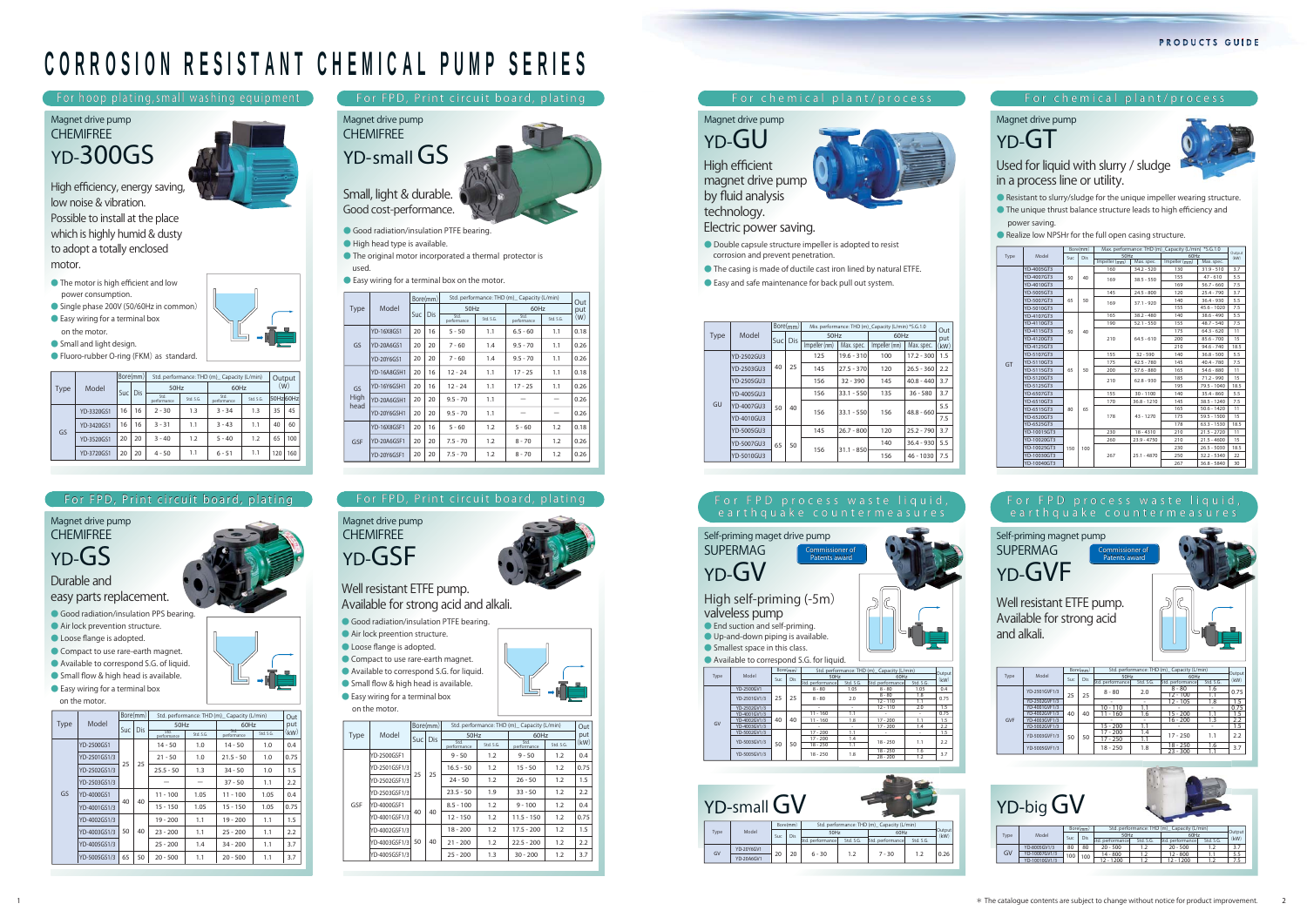## **Original product**

**For electroless nickel, desmear For waste water with slurry For liquid with slurry**

**Sealless circulating pump**

**DRYFREE S**

#### PRODUCTS GUIDE

**YD-LON-SU**

**SELFREE**

**YD-SF**

## **YD-VK**

**【Suitable for scrubber and to filter & circulate for plating.】**

**Resistant to liquid with slurry and dry running.**



**● Easy maintenance for no bearing/sliding parts.**

**● Resistant to run dry.**

**Stainless vertical pump ● Made of SCS16. (equivalent SUS316L)**

**● Resistant to run dry. ● Easy maintenance.**

## **and self-priming ability.**

**● Valveless self-priming pump.**

- **● Resistant to dry running for sealless.**
- **● Suitable to pump up waste raw water with slurry / sludge.**
- **● Easy maintenance for no consumables.**



**Filter is attached with a pump!**

#### 5 advantages

**●1 Irrefrangible Priming water remains! The pump does not run dry!**

#### **pump Mechanical seal horizontal self-priming YD-GVM**

- **●2 Layout-free Self-priming**
- **Open the door of various layout! ●3 Compact Filter+Self-priming**

 **The pump is integrated with a tank! ●4 Easy maintenance** 

 **The configuration is simple! Just remove 8 bolts!**

**●5 Dual use** 

 **For transferring chemical liquid or filter & circulating as a filter pump!**



#### **For chemical fining/experimental installation**

#### **Self-priming filter pump CHEMIFINE**

## **YD-CT**

**Succession machine to YD-SV**

**with a mechanical seal.**



**● Suitable to pump up waste raw water with a small amount of slurry for a self-priming pump.**

#### **For waste water treatment**

**One of our best seller pump since the establishment.** 

**● Suitable for waste water with a small amount of slurry to adopt an open impeller.**

**Mechanical seal horizontal pump**

**YD-GSM**





#### **Patented:JPN・TWN USA・CHN・KOR・EU**

**YD-6510VP1/3**

80

65

|           |                   |     | Bore(mm) | Max. spec. (Capacity L/h) |           | Power source | Output |
|-----------|-------------------|-----|----------|---------------------------|-----------|--------------|--------|
| Type      | Model             | Suc | Dis      | 50Hz/60Hz in common       |           | (Phase/V)    | (kW)   |
|           |                   |     |          | Capacity                  | Std. S.G. |              |        |
| Small CT  | <b>YD-13B5CT1</b> | 13  | 13       | $240^{\sim}1020$          | 1.2       | Single/100   | 55 (W) |
|           | YD-20A6CT1        | 20  | 20       |                           | 1.2       | Single/100   | 0.26   |
|           | <b>YD-20A0CT1</b> |     |          | $600 - 2400$              | 1.6       | Single/100   | 0.4    |
| <b>CT</b> | YD-20Y6CT1        |     |          |                           | 1.2       | Three/200    | 0.26   |
|           | YD-2000CT1        |     |          |                           | 1.6       | Three/200    | 0.4    |



|            |               |    | Bore(mm) | Std. performance: THD (m) Capacity (L/min) |           |                     |           |                |
|------------|---------------|----|----------|--------------------------------------------|-----------|---------------------|-----------|----------------|
| Type       | Model         |    | Sucl Dis | 50Hz                                       |           | 60Hz                |           | Output<br>(kw) |
|            |               |    |          | Std.<br>performance                        | Std. S.G. | Std.<br>performance | Std. S.G. |                |
|            | YD-2500GSM1   | 25 | 25       | $8 - 60$                                   | 1.1       | $8 - 60$            | 1.1       | 0.4            |
| <b>GSM</b> | YD-4001GSM1/3 | 40 | 40       | $10 - 110$                                 | 1.1       | $10 - 110$          | 1.1       | 0.75           |
|            | YD-4002GSM1/3 | 50 | 40       | $10 - 220$                                 | 1.1       | $10 - 220$          | 1.1       | 1.5            |

7.5

18 - 750

20 - 750







|            | Model         |    | Bore(mm) | Std. performance: THD (m) Capacity (L/min) |           | Output              |            |      |
|------------|---------------|----|----------|--------------------------------------------|-----------|---------------------|------------|------|
| Type       |               |    | Suc Dis  | 50Hz                                       |           |                     | 60Hz       |      |
|            |               |    |          | Std.<br>performance                        | Std. S.G. | Std.<br>performance | Stad, S.G. | (kW) |
|            | YD-2500GVM1   | 25 | 25       | $8 - 40$                                   | 1.1       | $8 - 40$            | 1.1        | 0.4  |
| <b>GVM</b> | YD-4001GVM1/3 | 40 | 40       | $8 - 110$                                  | 1.1       | $8 - 110$           | 1.1        | 0.75 |
|            | YD-5002GVM1/3 | 50 | 40       | $10 - 200$                                 | 1.1       | $10 - 200$          | 1.1        | 1.5  |

|        |               |     | Bore(mm)   |                     |           | Std. performance: THD (m)_Capacity (L/min) |           |                |
|--------|---------------|-----|------------|---------------------|-----------|--------------------------------------------|-----------|----------------|
| Type   | Model         |     |            | 50Hz                |           | 60Hz                                       |           | Output<br>(kW) |
|        |               | Suc | <b>Dis</b> | Std.<br>performance | Std. S.G. | Std.<br>performance                        | Std. S.G. |                |
|        | YD-4001LON1/3 |     | 40         | $10 - 100$          | 1.1       | $7 - 100$                                  | 1.1       | 0.75           |
|        | YD-4002LON1/3 | 50  |            | $13 - 200$          |           | $13 - 200$                                 |           | 1.5            |
| LON-SU | YD-4003LON1/3 |     |            |                     |           | $14 - 350$                                 |           |                |
|        | YD-5003LON1/3 |     |            | $14 - 350$          |           |                                            |           | 2.2            |
|        | YD-5005LON1/3 | 65  | 50         | $18 - 500$          |           | $18 - 500$                                 |           | 3.7            |

|            |               | Bore(mm) |     | Std. performance: THD (m)_Capacity (L/min) |           |                     |           |            |
|------------|---------------|----------|-----|--------------------------------------------|-----------|---------------------|-----------|------------|
| Type       | Model         | Suc      | Dis | 50Hz                                       |           | 60Hz                |           | Out<br>put |
|            |               |          |     | Std.<br>performance                        | Std. S.G. | Std.<br>performance | Std. S.G. | (kW)       |
|            | YD-2501LRN1/3 | 40       | 25  | $10 - 60$                                  | 1.2       | $9 - 60$            | 1.2       | 0.75       |
|            | YD-2502LRN1/3 |          |     |                                            |           | $13 - 100$          |           | 1.5        |
| <b>LRN</b> | YD-4002LRN1/3 | 50       |     | $13 - 100$                                 |           |                     |           |            |
|            | YD-4003LRN1/3 |          | 40  | $15 - 150$                                 |           | $16 - 150$          |           | 2.2        |
|            | YD-4005LRN1/3 |          |     | $17 - 250$                                 |           | $19 - 250$          |           | 3.7        |
|            | YD-4007LRN1/3 |          |     | $25 - 220$                                 |           | $25 - 280$          |           | 5.5        |

|             |                    | Bore(mm) |     |                     |           | Mix. performance: THD (m)_Capacity (L/min) *S.G.1.0 |                          | 動力   |
|-------------|--------------------|----------|-----|---------------------|-----------|-----------------------------------------------------|--------------------------|------|
| <b>Type</b> | Model              |          | Dis | 50Hz                |           | 60Hz                                                | (kW)                     |      |
|             |                    | Suc      |     | Std.<br>performance | Std. S.G. | Std.<br>performance                                 | Std. S.G.                |      |
|             | <b>YD-2500NSF1</b> |          |     | $6 - 60$            | 1.05      |                                                     |                          | 0.4  |
|             | YD-2501NSF1/3      | 25       | 25  | $6 - 60$            | 1.7       | $8 - 70$                                            | 1.05                     | 0.75 |
|             | YD-2502NSF1/3      |          |     | 7 - 60              | 2.0       | $8 - 70$                                            | 1.8                      | 1.5  |
|             | YD-4001NSF1/3      |          |     | $7 - 100$           | 1.05      |                                                     | $\overline{\phantom{0}}$ | 0.75 |
| <b>NSF</b>  | YD-4002NSF1/3      | 40       | 40  | $7 - 100$           | 1.8       | $9 - 150$                                           | 1.05                     | 1.5  |
|             | YD-4003NSF1/3      |          |     | $7 - 100$           | 2.0       | $9 - 150$                                           | 1.45                     | 2.2  |
|             | YD-5002NSF1/3      | 50       | 50  | $9 - 200$           | 1.05      |                                                     |                          | 1.5  |
|             | YD-5003NSF1/3      |          |     | $9 - 200$           | 1.45      | $11 - 200$                                          | 1.05                     | 2.2  |
|             | YD-5005NSF1/3      |          |     | $9 - 200$           | 2.0       | $11 - 200$                                          | 1.6                      | 3.7  |
|             | YD-8005SF1/3       |          |     | 15 - 350            | 1.05      |                                                     |                          | 3.7  |
|             | YD-8007SF1/3       | 80       | 80  | $15 - 350$          | 1.5       | $18 - 350$                                          | 1.05                     | 5.5  |
|             | YD-8010SF1/3       |          |     |                     | -         | $18 - 350$                                          | 1.35                     | 7.5  |
| <b>SF</b>   | YD-10007SF1/3      | 100      |     | $12 - 700$          | 1.05      |                                                     |                          | 5.5  |
|             | YD-10010SF1/3      |          | 100 | $12 - 700$          | 1.4       | $17 - 700$                                          | 1.05                     | 7.5  |
|             | YD-10015SF1/3      |          |     |                     |           | $17 - 700$                                          | 1.4                      | 11   |